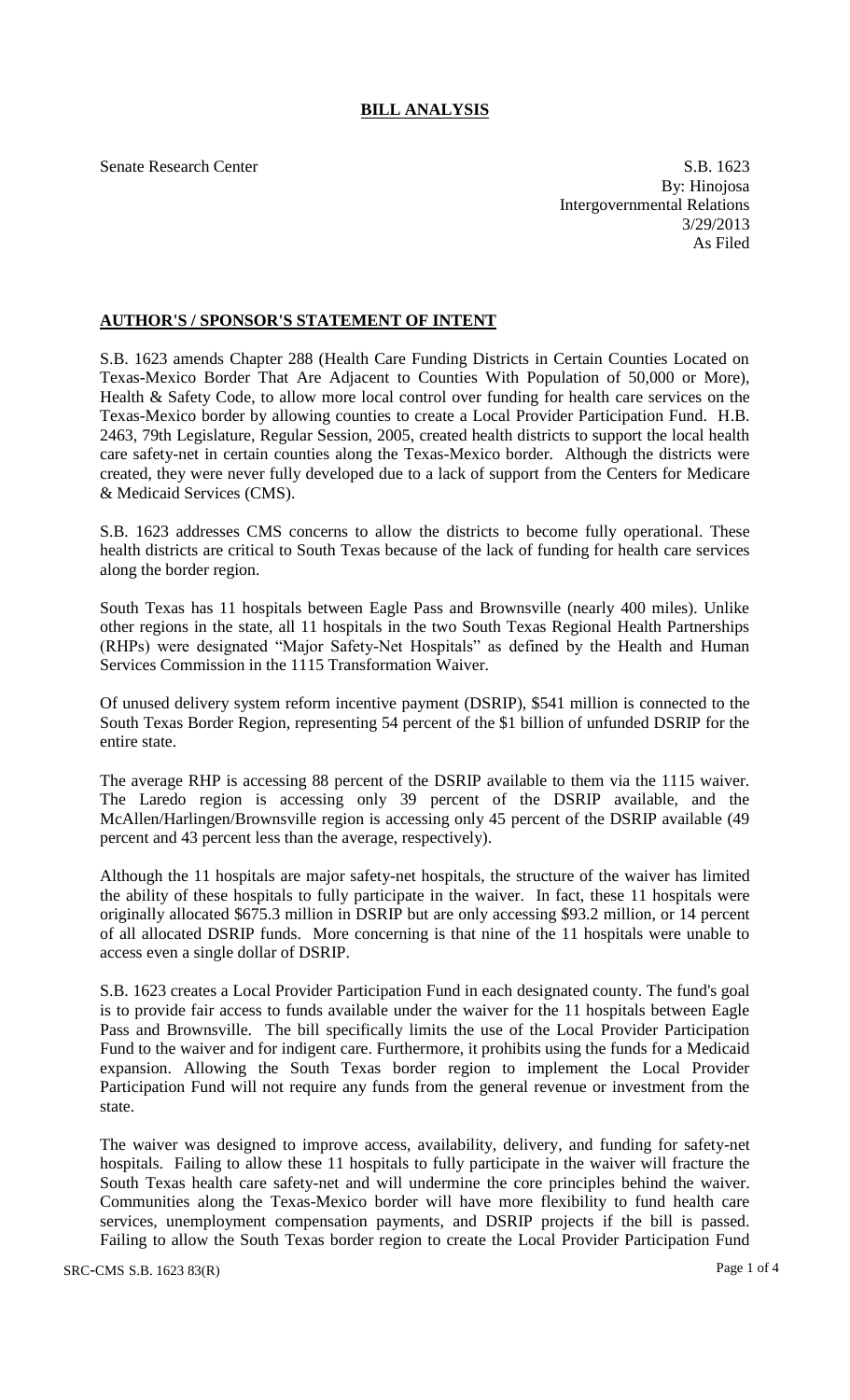will increase disparities, and will greatly harm an area of the state most in need of health care support via the waiver.

As proposed, S.B. 1623 amends current law relating to districts in certain counties located on the Texas-Mexico border and amends Chapter 288 of the Health and Safety Code.

#### **RULEMAKING AUTHORITY**

This bill does not expressly grant any additional rulemaking authority to a state officer, institution, or agency.

## **SECTION BY SECTION ANALYSIS**

SECTION 1. Amends the title of Chapter 288, Health and Safety Code, to read as follows:

## CHAPTER 288. DISTRICTS IN CERTAIN COUNTIES LOCATED ON TEXAS-MEXICO BORDER

SECTION 2. Amends Section 288.001(2), Health and Safety Code, to redefine "district."

SECTION 3. Amends Section 288.001(3), Health and Safety Code, to redefine "district taxpayer."

SECTION 4. Amends Section 288.002, Health and Safety Code, as follows:

Sec. 288.002. CREATION OF DISTRICT. Creates a district in each county located on the Texas-Mexico border that has:

(1) a population of 500,000 or more and is adjacent to two or more counties each of which has a population of 50,000 or more;

(2) a population of 50,000 or more and is adjacent to a county described in Subsection 1;

(3) a population of less than 300,000 and contains one or more municipalities with a population of 200,000 or more; and

(4) a population less than 75,000 and is adjacent to the county described in Subsection 2.

SECTION 5. Amends Subchapter A, Chapter 288, Health and Safety Code, by adding Section 288.0031, as follows:

Sec. 288.0031. DISSOLUTION. Authorizes a district created by this chapter to be dissolved in the manner provided for the dissolution of a hospital district under Subchapter E (Change in Boundaries or Dissolution of District), Chapter 286.

SECTION 6. Amends Section 288.051, Health and Safety Code, as follows:

Sec. 288.051. Deletes existing heading and existing Subsection (a) designation. Provides that each district is governed by a commission, rather than a commission of five members appointed as provided by this section, the membership of which is the same as the commissioner's court for the county which comprises the district.

Deletes existing Subsection (b) requiring each county commissioner on the commissioners court of the county in which the district is located to appoint one member who meets the qualifications prescribed by Section 288.052 (Qualification of Members of Commission) to serve on the commission. Deletes existing text requiring the county judge of the county to appoint any remaining members who meet the qualifications prescribed by Section 288.052 to serve on the commission.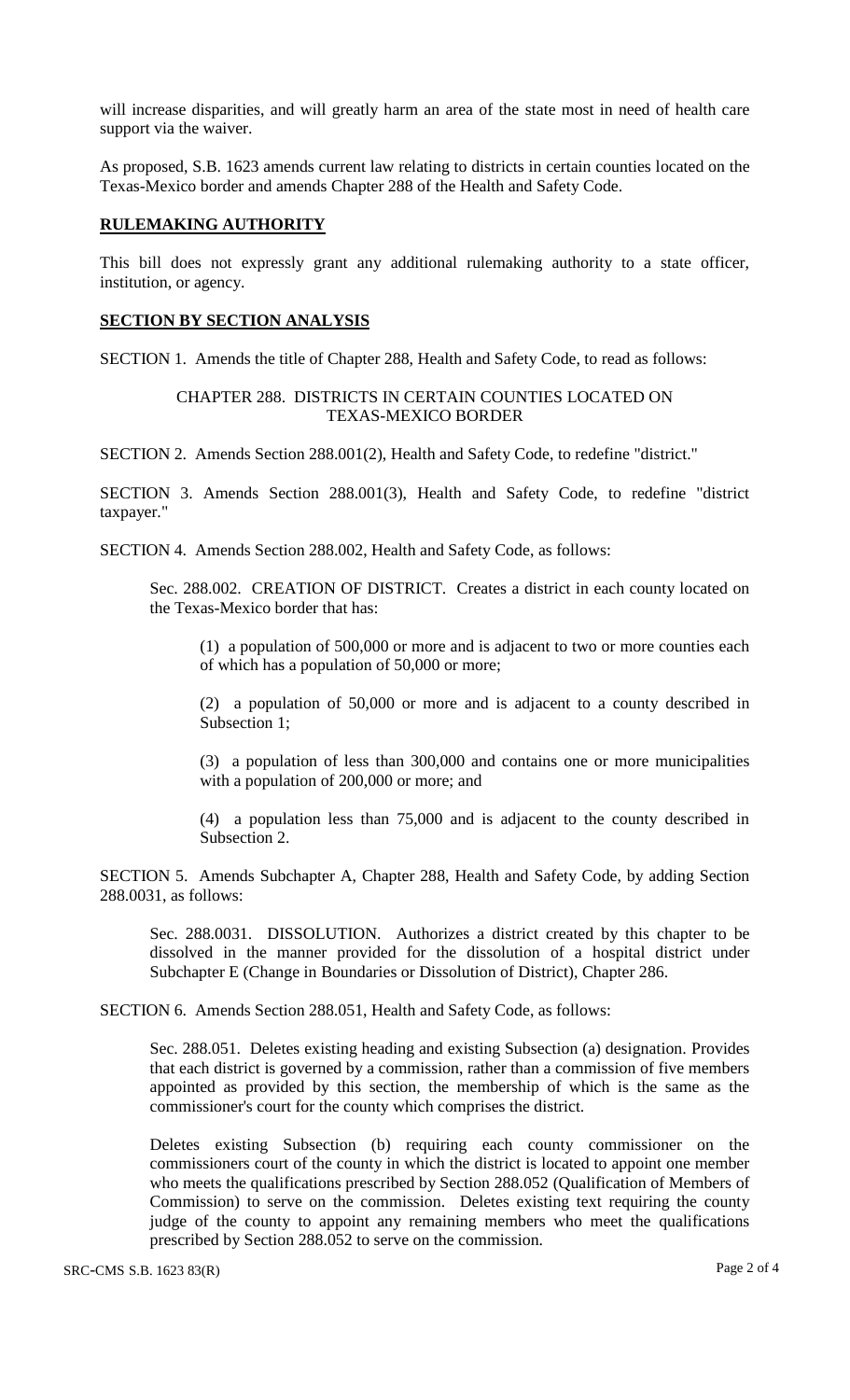SECTION 7. Amends Section 288.102(a), Health and Safety Code, to prohibit a district from imposing any tax authorized by this chapter, rather than from imposing any tax authorized by this chapter, spending any money, including for the administrative expenses of the district, or conducting any other business of the commission, without an affirmative vote of a majority of the members of the commission.

SECTION 8. Amends Section 288.151, Health and Safety Code, as follows:

Sec. 288.151. New heading: HEARING. (a) Requires the commission to hold a public hearing each year on the rates and amounts of any taxes that the commission intends to impose during the year and how the revenue derived from those taxes is to be spent. Deletes existing text requiring the commission to prepare a budget for the following fiscal year that includes proposed expenditures and disbursements, estimated receipts and collections, and the rates and amounts of any taxes that the commission intends to impose during the year.

(b) Deletes existing text requiring the commission to hold a public hearing on the proposed budget.

(c) Entitles any district taxpayer to appear at the time and place designated in the public notice and to be heard regarding any matter related to the taxes imposed by the district, rather than regarding any item shown in the proposed budget.

SECTION 9. Amends Section 288.154(b), Health and Safety Code, to require that all income received by a district, including tax revenue after deducting discounts and fees for assessing and collecting the taxes, be deposited with the district depository as provided by Section 288.203 and authorizes it to be withdrawn only as provided by this chapter.

SECTION 10. Amends Subchapter D, Chapter 288, Health and Safety Code, by adding Sections 288.155 and 288.156, as follows:

Sec. 288.155. LOCAL PROVIDER PARTICIPATION FUND; AUTHORIZED USES OF MONEY. (a) Requires each district to create a local provider participation fund.

(b) Provides that the local provider participation fund consists of:

(1) all revenue from the tax imposed by this chapter, including any penalties and interest from delinquent taxes;

(2) money received from the Health and Human Services Commission (HHSC) that is directly related to an intergovernmental transfer from the district to the state for the purpose of providing the nonfederal share of Medicaid supplemental payment program payments; and

(3) the earnings of the fund.

(c) Authorizes money deposited to the local provider participation fund to be used only to:

(1) provide the nonfederal share of a Medicaid supplemental payment program;

(2) subsidize indigent programs;

- (3) pay the administrative expenses of the district;
- (4) refund an amount of tax collected in error from a district taxpayer; and